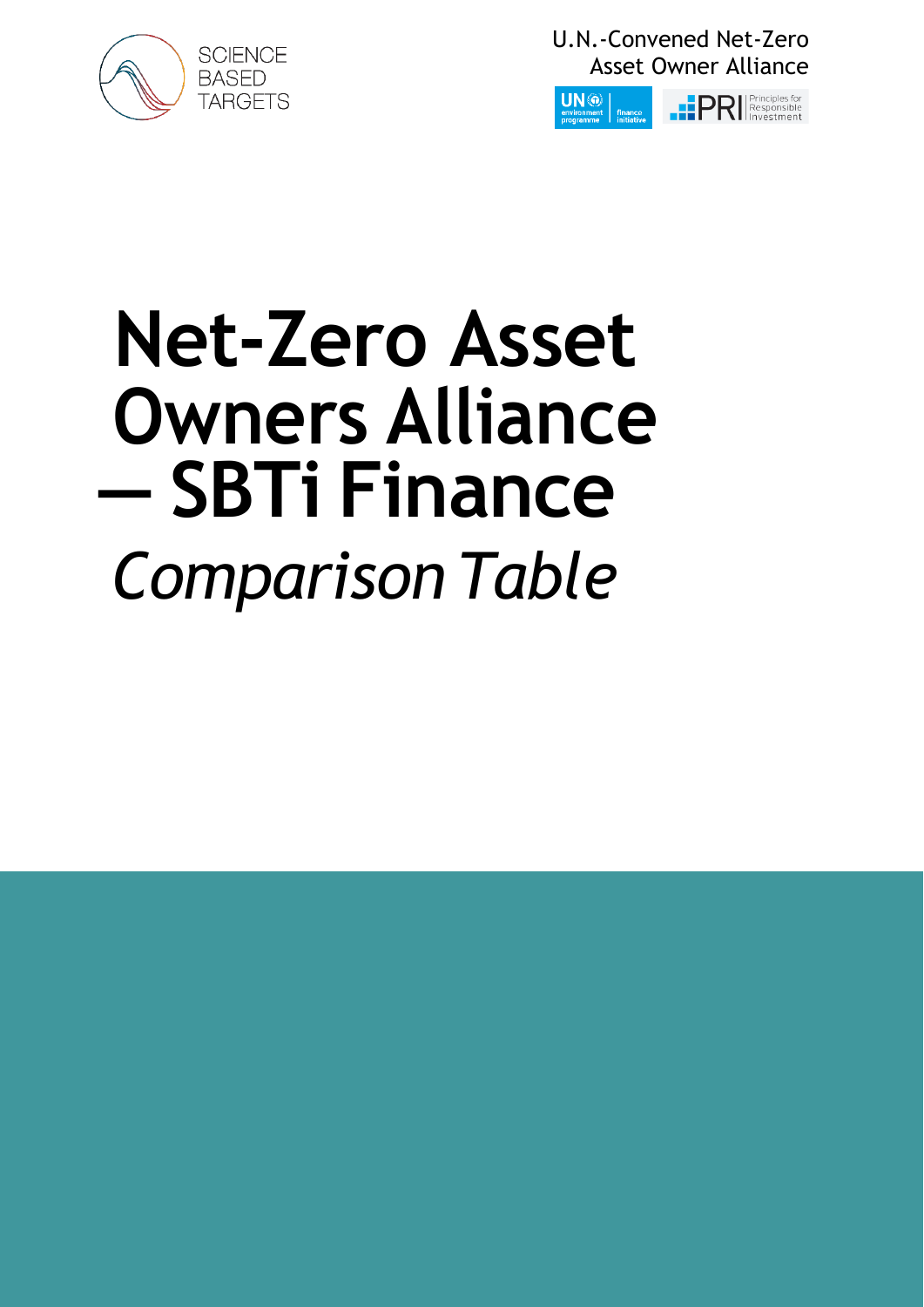## **Net-Zero Asset Owners Alliance — SBTi Finance** Comparison Table

While financial flows were specifically referenced in the 2015 Paris Climate Agreement (Article 2.1(c)), target-setting methods and alignment resources have taken a few years to be developed and deployed. This table summarizes and compares two target-setting initiatives for asset owners (AOs): **the Net**-**Zero Asset Owner Alliance** (AOA) and **the Science Based Targets initiative** (SBTi). The purpose of the table is to help AOs and other investors navigate among these 2 initiatives on their net-zero climate journeys.

AOs interested in setting climate targets are encouraged to join both complimentary initiatives. AOA provides a membership-based Alliance for peer exchange and collective action with a target-setting protocol while SBTi is focused on independent assessment and validation of targets against selected methods and criteria. AOA supports individual and collective AO commitments. SBTi Finance is an actionable framework for AOA members to externally validate their net-zero commitments. AOs using the AOA Protocol are also encouraged to submit their targets to SBTi for assessment, though SBTi validation is not automatic due to the methodological differences detailed below.

|                                       | <b>SBTi Finance</b>                                                                                                                                                                                                                                                                                                                       | <b>AOA</b>                                                                                                                                                                                                                                                                                                                                                                                            |
|---------------------------------------|-------------------------------------------------------------------------------------------------------------------------------------------------------------------------------------------------------------------------------------------------------------------------------------------------------------------------------------------|-------------------------------------------------------------------------------------------------------------------------------------------------------------------------------------------------------------------------------------------------------------------------------------------------------------------------------------------------------------------------------------------------------|
| <b>Theory of Change</b>               | SBTi supports net-zero transformation<br>in the financial sector through<br>rigorous, transparent, and<br>quantitative targets on investment<br>and lending portfolios.                                                                                                                                                                   | The Alliance supports asset owners<br>(investors) to commit to net-zero by<br>2050 emission compatible with 1.5°C and<br>to carry out this commitment through<br>collective and individual target setting,<br>engagement actions, and policy<br>advocacy.                                                                                                                                             |
| <b>Initiative</b><br><b>Structure</b> | SBTi is a voluntary initiative that<br>assesses and aggregates company and<br>financial institution targets. SBTi is<br>jointly administered by CDP, UNGC,<br>WRI, and WWF. In addition to<br>providing methods and guidance, SBTi<br>validates company and financial<br>institution targets against robust,<br>science-aligned criteria. | The Alliance is a U.N.-convened,<br>voluntary, non-profit, membership-based<br>initiative that supports AOs to commit to<br>net-zero by 2050, and issue 5-year<br>intermediary targets. Alliance members<br>work together to develop collective<br>action (e.g. position on coal, blended<br>finance call to action, asset manager<br>engagement guidelines, and a joint<br>target setting Protocol). |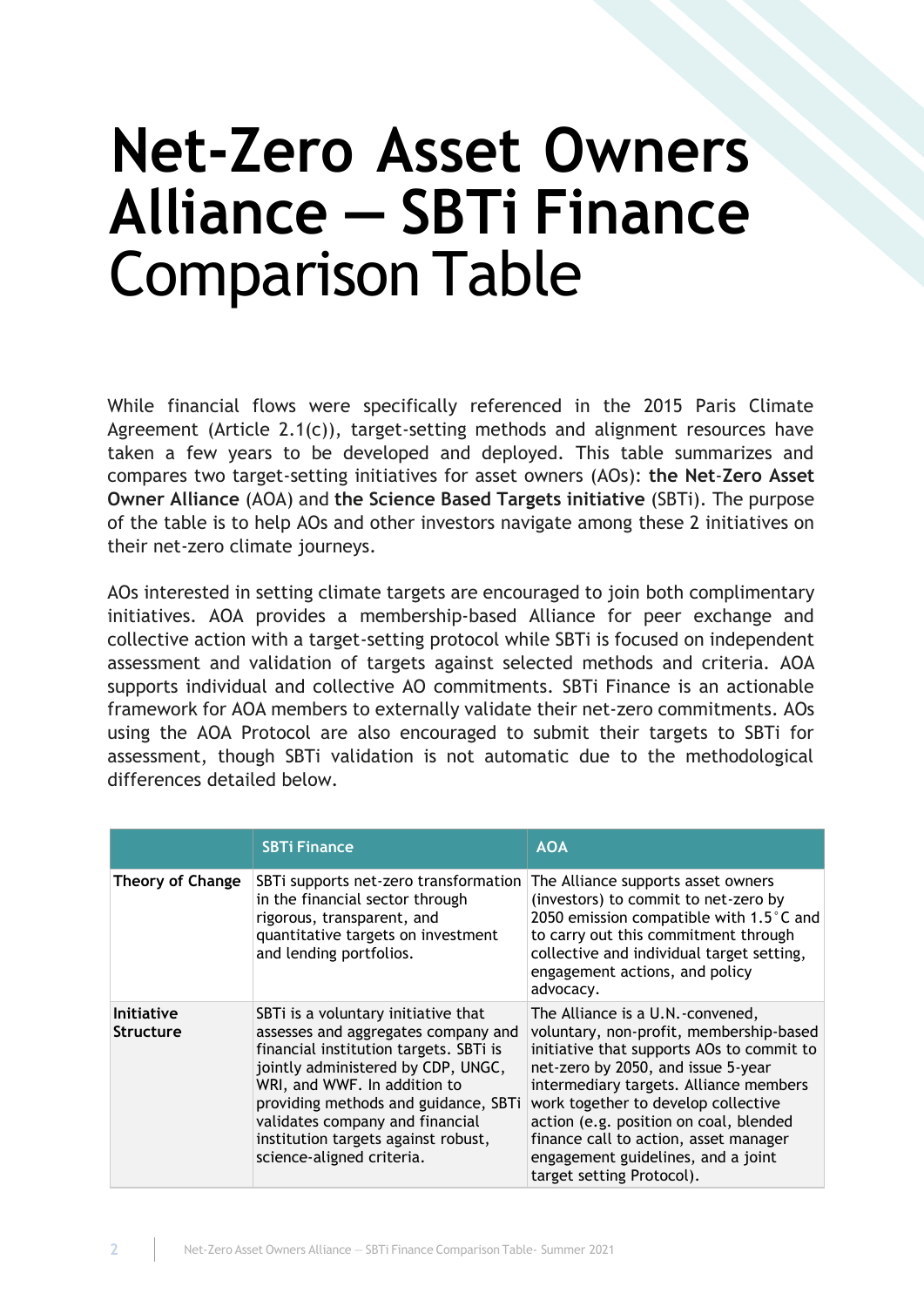|                                                                     | <b>SBTi Finance</b>                                                                                                                                                                                                                                | <b>AOA</b>                                                                                                                                                                                                                                                                                                                                                                                                |
|---------------------------------------------------------------------|----------------------------------------------------------------------------------------------------------------------------------------------------------------------------------------------------------------------------------------------------|-----------------------------------------------------------------------------------------------------------------------------------------------------------------------------------------------------------------------------------------------------------------------------------------------------------------------------------------------------------------------------------------------------------|
| <b>Temperature</b><br>Commitment                                    | 1.7 $°C$ , [1.5C for electricity<br>generation SDA, portfolio coverage,<br>and temperature rating methods]<br>Additional sector-specific 1.5<br>methods are planned for late 2021.                                                                 | $1.5^{\circ}$ C                                                                                                                                                                                                                                                                                                                                                                                           |
| <b>Financial</b><br><b>Institution</b><br>Coverage                  | Universal banks, asset managers,<br>asset owners, private equity firms,<br>and mortgage real estate investment<br>trusts (REITs)                                                                                                                   | Asset owners                                                                                                                                                                                                                                                                                                                                                                                              |
| <b>Primary Asset</b><br>Classes (current)                           | Public and private equity <sup>i</sup> , corporate<br>and consumer loans, corporate debt,<br>real estate, mortgages, electricity<br>generation project finance                                                                                     | Public equity, corporate debt, real<br>estate                                                                                                                                                                                                                                                                                                                                                             |
| <b>Additional Asset</b><br><b>Classes</b><br>(under<br>development) | 2021-2022 focus on Sovereign Debtii,<br>Securities Underwriting                                                                                                                                                                                    | 2021-2022 Sovereign Debtii,<br>Infrastructure                                                                                                                                                                                                                                                                                                                                                             |
| <b>Types of Targets</b>                                             | Sector-level % emissions intensity<br>reductions and engagement-based<br>methods including Portfolio Coverage<br>and Temperature Rating                                                                                                            | Absolute and Intensity Emissions<br>Reductions (asset class and sector),<br>Corporate Engagement, Finance Tracking                                                                                                                                                                                                                                                                                        |
| <b>Timeframe</b>                                                    | 5-15 years for emissions-based<br>targets; 5 years for engagement<br>targets                                                                                                                                                                       | 5-year targets for emissions,<br>engagement, and financing; 2050 net-<br>zero commitment                                                                                                                                                                                                                                                                                                                  |
| <b>Target Setting</b><br><b>Methods</b><br>(current)                | Requires use of one of the following<br>methods for specified classes:<br>· SDA (Sector Decarbonization<br>Approach using physical intensity<br>targets, akin to Alliance Sector<br>Targets),<br>· SBT Portfolio Coverage,<br>· Temperature Rating | Recommends all 4 targets across the<br>portfolio:<br>· Sector Targets (akin to SDA),<br>· Engagement Targets (optional target<br>setting and tracking akin to SBTi<br>Portfolio Coverage, but also allows for<br>science based targets not associated<br>with SBTi),<br>· Sub-Portfolio Targets (akin to Absolute<br>contraction, acceptable by SBTi now for<br>companies, not Fls)<br>· Finance Tracking |
| Methods (under<br>scoping)                                          | Alternate method meta-criteria and<br>assessment process are under<br>development                                                                                                                                                                  | Temperature alignment methodologies<br>under review                                                                                                                                                                                                                                                                                                                                                       |
| Prescriptiveness<br>(requirement vs.<br>recommendation)             | Includes required, recommended, and<br>out of scope asset classes; and<br>minimum target coverage<br>requirements for each asset class that to their portfolio for example).<br>is relevant to participating Fls.                                  | Recommends methodologies and metrics.<br>Allows AOs to explain where they may<br>not employ this method (not applicable                                                                                                                                                                                                                                                                                   |